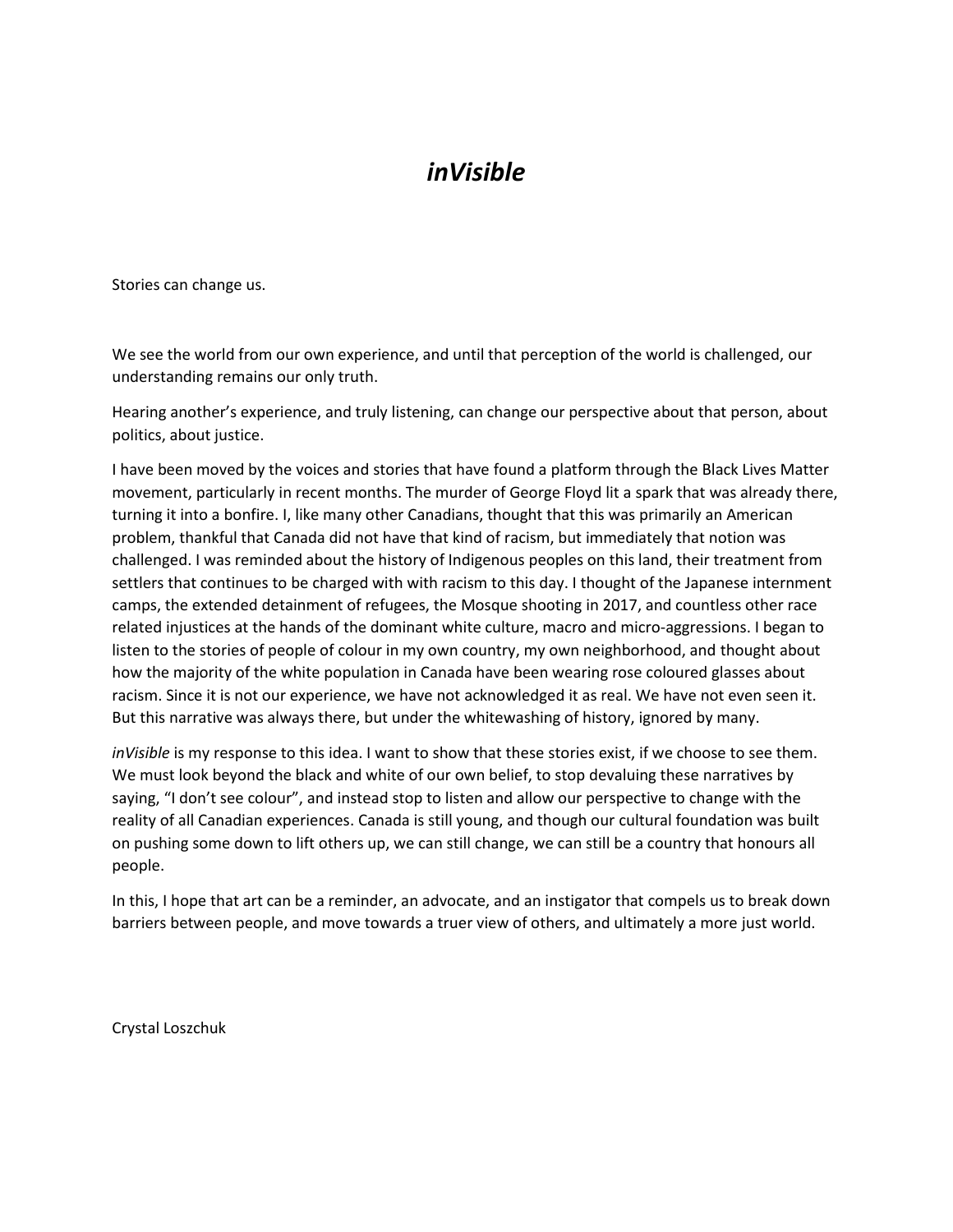Resources for white people to become anti-racist, from Dismantle Collective in New Orleans. Retrieved from <https://www.dismantlecollective.org/resources/>

# Articles

Frances E. Kendall, How to Be an Ally if You Are a Person with [Privilege](http://www.scn.org/friends/ally.html) Peggy McIntosh, White Privilege: [Unpacking](https://nationalseedproject.org/white-privilege-unpacking-the-invisible-knapsack) the Invisible Backpack Ta-Nehisi Coates, The Case for [Reparations](https://www.theatlantic.com/magazine/archive/2014/06/the-case-for-reparations/361631/) Ali Michael Org, 10 Quick Ways to Analyze [Children's](https://alimichael.org/wp-content/uploads/2012/02/10ways-to-analyze-Children-books-for-racism.pdf) Books For Racism and Sexism, Allan Johnson, Excerpt from Privilege: Power and [Difference](http://www.agjohnson.us/books/privilege/excerpt-from-privilege-power-and-difference/) Margaret Biser, I used to lead tours on a [plantation.](https://www.vox.com/2015/6/29/8847385/what-i-learned-from-leading-tours-about-slavery-at-a-plantation) You wouldn't believe the questions I got about slavery. Holy shit, being an ally isn't [about](https://medium.com/@realtalkwocandallies/holy-shit-being-an-ally-isnt-about-me-ae2de5c47514) me!, Voices of WOC & Allies Levana Saxon, Allyship and [Accountability](https://static1.squarespace.com/static/5751c590746fb9c9be542bb3/t/581419235016e1b9d2d97033/1477712164393/Tool+-+Allyship+Glossary.pd) Glossary Ryan Struyk, Blacks and whites see racism in the US very very [differently](http://www.cnn.com/2017/08/16/politics/blacks-white-racism-united-states-polls/index.html) Matthew Hughey & W. Carson Byrd Born that Way: Scientific Racism is [Creeping](https://www.washingtonpost.com/news/monkey-cage/wp/2015/09/28/born-that-way-scientific-racism-is-creeping-back-into-our-thinking-heres-what-to-watch-out-for/?utm_term=.54562a98d3b8) Back Into Our Thinking NPR: Michael Martin, Fear of the Black Man, How Racial Bias Impacts [Crime/Labor](https://www.npr.org/2015/03/30/396405061/fear-of-the-black-man-how-racial-bias-could-affect-crime-labor-rates) Ernest Owens, 10 [Messages](https://www.huffingtonpost.com/ernest-owens/10-messages-of-wisdom-black-youth_b_4581559.html) of Wisdom We Need to Give Black Youth Right Now Alexis Madrigal, The Racist Housing Policy that Made your [Neighborhood](https://www.theatlantic.com/business/archive/2014/05/the-racist-housing-policy-that-made-your-neighborhood/371439/) Goyette and Scheller, 15 [Charts](https://www.huffingtonpost.com/2014/07/02/civil-rights-act-anniversary-racism-charts_n_5521104.html) that Prove We're Far From Post Racial Julie Turkowicz, A 'Historic Moment' for Native [Americans](https://www.nytimes.com/2018/01/04/us/native-american-voting-rights.html) Nicholas Kristof, When [Whites](https://impactamerica.com/the-new-york-times-when-whites-just-dont-get-it-parts-1-7/) Just Don't Get It, Parts 1-7 Joy Sewing, Marrianne [Williamson](http://www.houstonchronicle.com/local/gray-matters/article/How-to-heal-racism-It-starts-with-an-apology-12510316.php) Asked White People To Apologize. She Got It Right Tara Bahrampour, They Considered Themselves White, But DNA Tests Told a More [Complicated](https://www.washingtonpost.com/local/social-issues/they-considered-themselves-white-but-dna-tests-told-a-more-complex-story/2018/02/06/16215d1a-e181-11e7-8679-a9728984779c_story.html?utm_term=.90f4c927acd0) Story

# Books

Courageous Conversations About Race: A Field Guide for Achieving Equity in Schools, 2nd Edition (2015) Glenn **Singleton** 

Race Amity: A Primer on America's Other Tradition, Natl Center for Race Amity

White Privilege: Essential Readings on the Other Side of Racism, Paula Rothenberg

Woke Church: An Urgent Call for Christians in America to Confront Racism and Injustice, Eric Mason

White Fragility: Why It's So Hard for White People to Talk About Racism, Robin DiAngelo

Privilege: Power and Difference, Allan Johnson

Privilege: A Reader, Michael Kimmel & Abby Ferber

Raising Race Questions, Ali Michael

The New Jim Crow: Mass Incarceration in the Age of Colorblindness, Michelle Alexander

Just Mercy, Bryan Stevenson

America's Original Sin : America's Original Sin: Racism, White Privilege, and the Bridge to a New America, Jim Wallis

Slavery By Another Name, Douglas Blackmon

When Affirmative Action Was White, Ira Katznelson

So You Want to Talk About Race, Ijeoma Oluo

The Color of Law: The Forgotten Story of How Government Segregated America, Richard Rothstein

Stamped from the Beginning: The Definitive History of Racist Ideas in America, Ibram X. Kendi How to be an Antiracist, Ibram X. Kendi

White Awake: An Honest Look at What it Means to be White, Daniel Hill

Empire of Cotton: A Global History, Sven Beckert

Slavery's Capitalism: A New History of American Economic Development, Sven Beckert and Seth Rockman The Business of Slavery and the Rise of American Capitalism, Calvin Schermerhorn

The History of White People, Nell Irvin Painter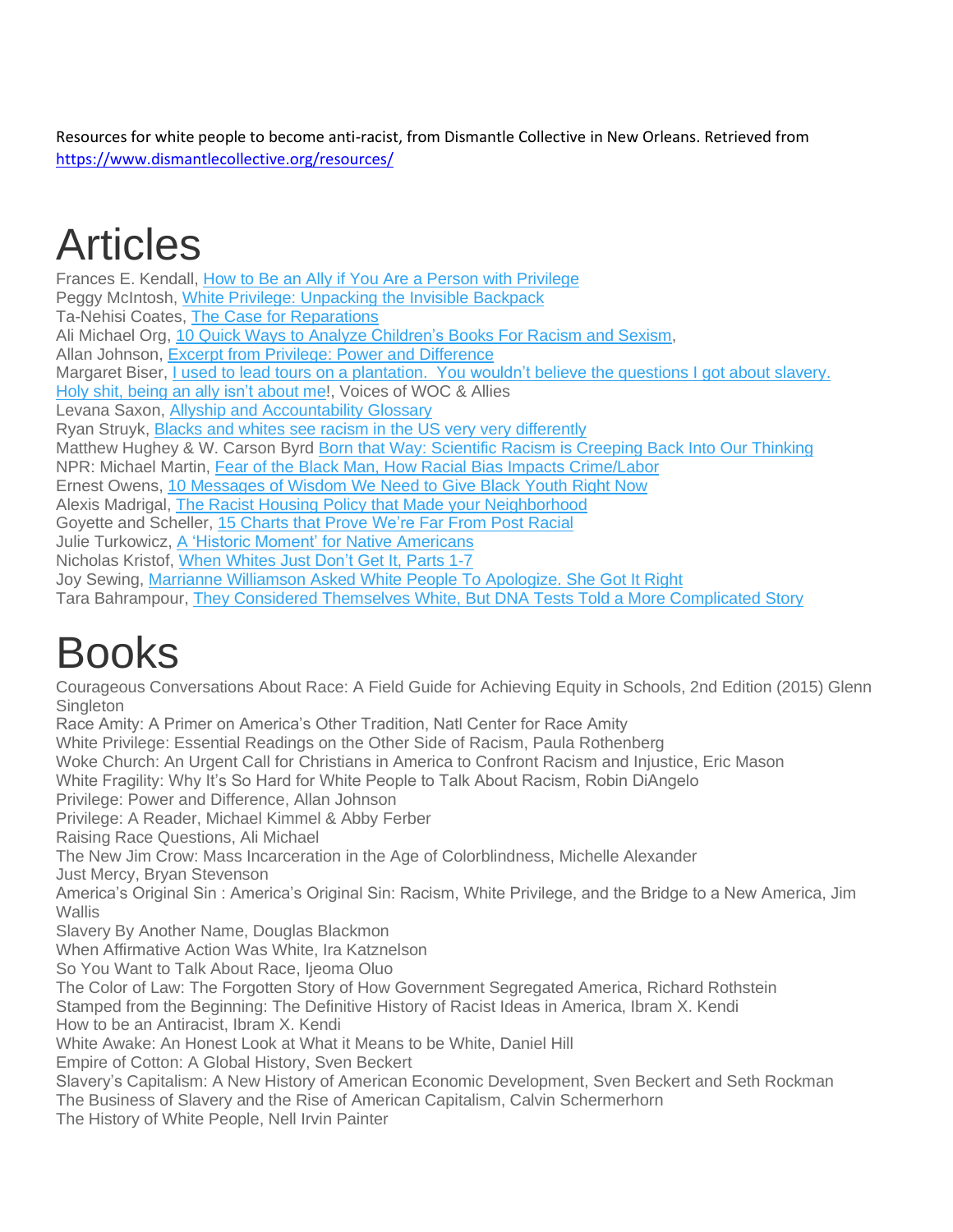# Films

13th, Ava DuVernay When They See Us, Ava DuVernay The Color of Fear, Lee Mun Wah I'm Not Racist Am I?, Andre Lee BOSS: The Black Experience in Business, PBS documentary Slavery By Another Name: The Re-Enslavement of Black Americans From the Civil War to World War II, PBS based on book by Douglas Blackmon Reconstruction, PBS based on book by Eric Foner

# Videos

White Lies We Tell Our [Children,](https://www.youtube.com/watch?v=FoeRoAchf9g) Colin Stokes The Enduring Myth of Black [Criminality,](https://www.theatlantic.com/video/index/404674/enduring-myth-of-black-criminality/) Ta-Nehisi Coates via The Atlantic How to Have a Voice and Lean Into [Conversations](https://www.youtube.com/watch?v=IF--2vGj7Tg) on Race, Amanda Kemp The Future of Race in America (on The New Jim Crow: Mass Incarceration in the Age of [Colorblindness,](https://www.youtube.com/watch?v=SQ6H-Mz6hgw) Michelle Alexander A [Conversation](https://www.youtube.com/watch?v=U-xz4qiUBsw) with Black Women on Race, New York Times Op-Docs Series A [Conversation](https://www.youtube.com/watch?v=xXow7olFyIM) with White People about Race, New York Times Op-Docs Series How Race Settled the [Suburbs,](https://www.facebook.com/Upworthy/videos/796326533903423/) Upworthy (Adam Ruins Everything) Equity vs [Equality,](https://www.youtube.com/watch?v=z68vke2iD6E) Carneades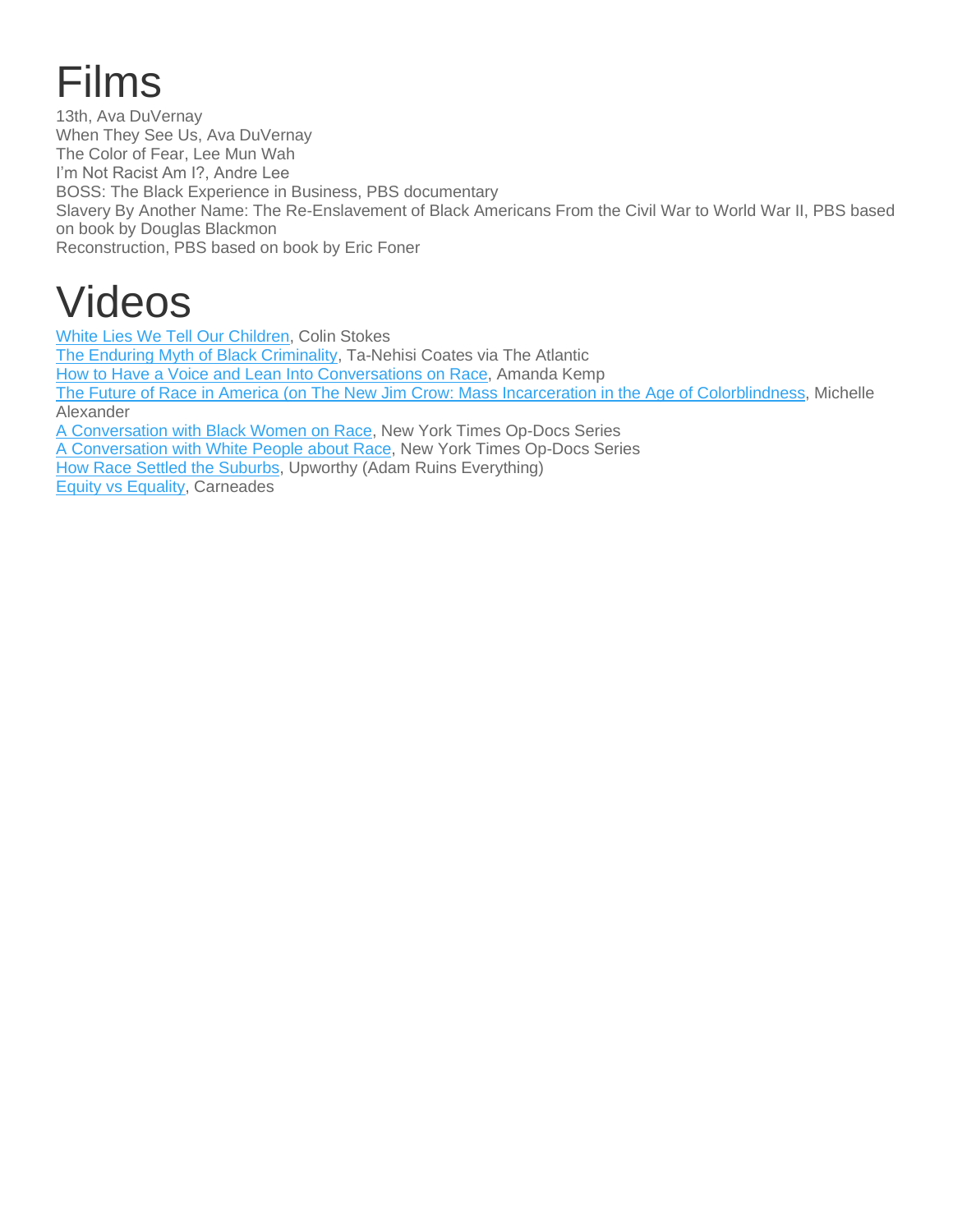#### Canada specific resources

Retrieved from<https://uwaterloo.ca/human-rights-equity-inclusion/anti-racism>

### RACISM, AND ANTI-BLACK RACISM IN CANADA

| <b>Resource</b>                                                     | <b>In Brief</b>                                                              |
|---------------------------------------------------------------------|------------------------------------------------------------------------------|
|                                                                     | Dominant Cultural Narratives, Racism, and Published by Community Psychology  |
| <b>Resistance in the Workplace: A Study of</b>                      |                                                                              |
| the Experiences of Young Black Canadians                            | Article by Julian Hasford, focuses on experiences of young black Canadians   |
|                                                                     | in the workforce                                                             |
| <b>Colour of Poverty:</b>                                           | Collection of fact sheets, tools and resources unpacking the                 |
|                                                                     | intersections of poverty and race in Canada                                  |
| <b>Fact Sheets</b>                                                  |                                                                              |
| <b>Tools and Resources</b>                                          |                                                                              |
| Racism in Canada Is Ever-Present, But We                            | Author: Maija Kappler                                                        |
| <b>Have A Long History Of Denial</b>                                |                                                                              |
|                                                                     | Excerpt from online article: "Growing up, people always talked about racism  |
|                                                                     | like: 'It's over there. It's in America," Black Toronto writer and educator  |
|                                                                     | Barbara Yebuga told me. 'But that's just not true. Don't let a border fool   |
|                                                                     | you.'"                                                                       |
| Interrupted childhoods: Over-                                       | Published by the Ontario Human Rights Commission                             |
| representation of Indigenous and Black                              |                                                                              |
| children in Ontario child welfare                                   |                                                                              |
|                                                                     |                                                                              |
| <b>Book: The Skin We're In: A Year of Black</b>                     | A book that addresses the "bubble of Candian smugness and naïve              |
| <b>Resistance and Power, Desmond Cole</b>                           | assumptions of a post-racial nation" and "chronicles just one year-2017- in  |
|                                                                     | the struggle against racism in this country"                                 |
| Canada Has a Black Incarceration Problem Author: Catherine McIntyre |                                                                              |
|                                                                     |                                                                              |
|                                                                     | Explores the annual report (2016) authored by then federal prison            |
|                                                                     | watchdog Howard Sapers, where he details the demographics and                |
|                                                                     | conditions within Canada's federal prisons                                   |
| <b>Podcast: Colour Code</b>                                         | A Podcast about Race in Canada; produced by Globe and Mail                   |
|                                                                     |                                                                              |
|                                                                     | Hosted by Denise Balkissoon and Hannah Sung                                  |
|                                                                     |                                                                              |
| Podcast: The little-told history of                                 | Canadians take pride in the story of the Underground Railroad, but McGill    |
| Canadians as slave owners, not just slave                           | art history professor, Charmaine Nelson says Canada was not so innocent,     |
| <u>rescuers</u>                                                     | and that we, too, were a slave-trading country.                              |
| <b>Statement from Black Health Leaders on</b>                       | Published by Alliance for Healthier Communities                              |
| <b>COVID-19's impact on Black Communities</b>                       |                                                                              |
| in Ontario                                                          | Argues that we will not "contain COVID-19 without bringing critical analysis |
|                                                                     | and differential population health actions to our pandemic response."        |
|                                                                     | Explores the ways the COVID-19 has amplified disparities that already        |
|                                                                     | existed in Canada                                                            |
|                                                                     |                                                                              |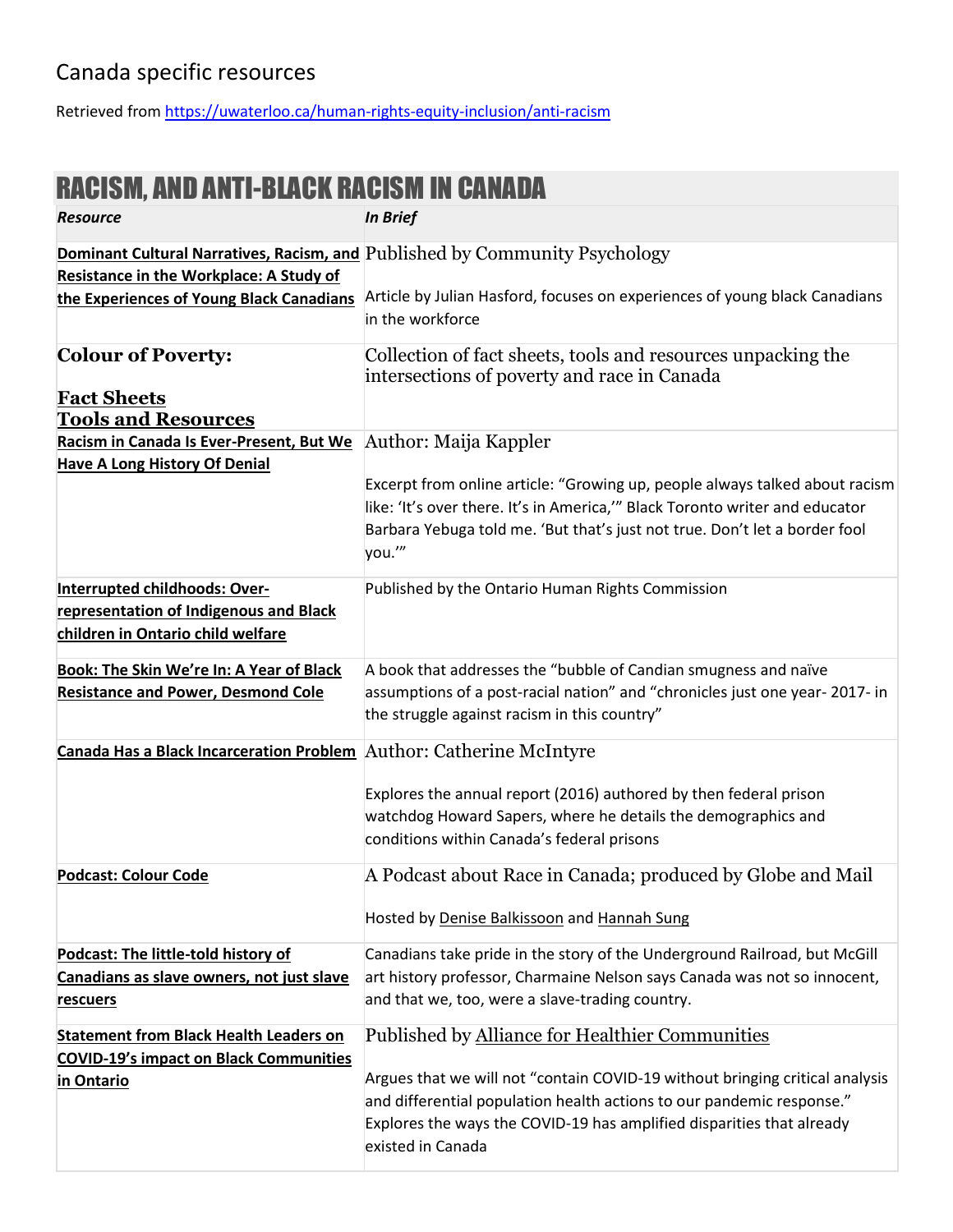| <b>Resource</b>                                                                                              |                                                    | <b>In Brief</b>                                                                                                                                                                                   |  |
|--------------------------------------------------------------------------------------------------------------|----------------------------------------------------|---------------------------------------------------------------------------------------------------------------------------------------------------------------------------------------------------|--|
| <b>Five Charts that Show Systemic Racism in</b><br>Canada                                                    |                                                    | CTV published Statistics Canada data that underscores the<br>systemic differences between white, people of colour, and Black<br>communities.                                                      |  |
| <b>Canada Asked For a Report on</b><br><b>MMIWG. Now It's Ignoring It</b>                                    |                                                    | Article by Alicia Elliott, focusing on the Report on Missing and<br>Murdered Indigenous Women and Girls that was published<br>June $3$ , 2019 – and the ways in which it has been ignored.        |  |
| <b>National Inquiry into Missing and</b><br><b>Murdered Indigenous Women and Girls</b><br>(MMIWG)            |                                                    | National Inquiry on MMIWG: the final report, findings,<br>supplementary reports and other resources.                                                                                              |  |
| On Anti-Black Racism Canada can do<br>better, be better                                                      |                                                    | A Toronto Star article written by Perry Bellegarde, Asif Khan,<br>Shimon Koffler Fogel, Queenie Choo and Tejinder Singh Sidh on<br>the state of anti-Black racism in Canada.                      |  |
| <b>RACISM, AND ANTI-BLACK RACISM IN EDUCATION</b>                                                            |                                                    |                                                                                                                                                                                                   |  |
| <b>Resource</b>                                                                                              |                                                    | <b>In Brief</b>                                                                                                                                                                                   |  |
|                                                                                                              |                                                    | The Diversity Gap in 2020: Leadership Research by Genevieve Fuji Johnson and Robert Howsam,<br>Pipelines at Five Canadian Universities Methodology by Malinda S. Smith and Genevieve Fuji Johnson |  |
|                                                                                                              |                                                    | Research that highlights the vast disparity between white and<br>racialized members of senior management and leadership at<br><b>Canadian Universities</b>                                        |  |
| <b>The Equity</b><br><b>Myth: Racialization and</b><br><b>Indigeneity at Canadian</b><br><b>Universities</b> |                                                    | Authors: Frances Henry, Enakshi Dua, Carl E. James, Audrey Kobayashi, Peter<br>Li, Howard Ramos, and Malinda S. Smith                                                                             |  |
| <b>Can We Talk About Canada's Racism</b><br><b>Problem at Universities?</b>                                  |                                                    | Author: Victoria Rodney, AVP Equity, WUSA                                                                                                                                                         |  |
| The Indigenous Diversity Gap                                                                                 |                                                    | Authors: Malinda S. Smith and Nancy Bray                                                                                                                                                          |  |
|                                                                                                              |                                                    | Gap of Indigenous people in Canadian Academic spaces                                                                                                                                              |  |
| <b>Addressing Anti-Black Racism in our</b><br><b>Schools</b>                                                 |                                                    | Webinar from the Canadian Race Relations Foundation on examining anti-Black<br>racism in our schools                                                                                              |  |
| Race, Structural Violence, and the<br><b>Neoliberal University: The Challenges</b><br>of Inhabitation        |                                                    | Article published by Critical Sociology, by Jennifer F. Hamer, and<br><b>Clarence Lang</b>                                                                                                        |  |
|                                                                                                              |                                                    | About the relationship between race, racism, neoliberalism and post-secondary<br>institutions                                                                                                     |  |
| <b>Racialized Poverty in Education &amp;</b>                                                                 | Published by: Colour of Poverty – Colour of Change |                                                                                                                                                                                                   |  |
| <b>Learning</b>                                                                                              |                                                    | Fact sheet discussing how racialized people are disadvantaged in education and<br>learning                                                                                                        |  |
| Don't Say Nothing                                                                                            |                                                    | A call for the response of teachers and educators                                                                                                                                                 |  |
| #BlackInThelvory                                                                                             |                                                    | An article by Francie Diep on the movement #BlackInTheIvory<br>(founded by Joy Melody Woods and Shardé M. Davis), focused on<br>the experiences, advocacy and activism of Black scholars and      |  |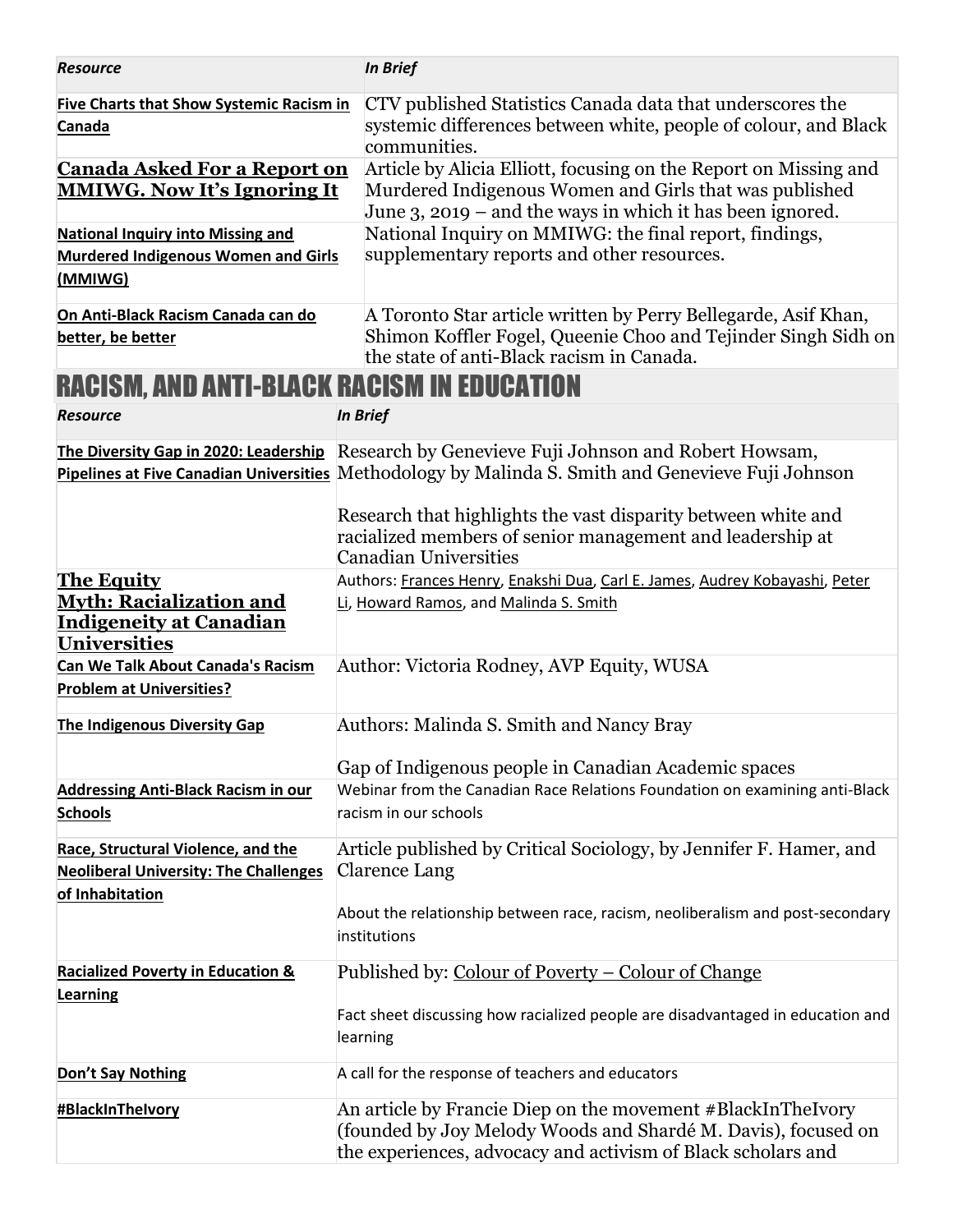| <b>Resource</b>                                                                                                                    | <b>In Brief</b>              |                                                                                                                                                                                                                                                                                                                                      |
|------------------------------------------------------------------------------------------------------------------------------------|------------------------------|--------------------------------------------------------------------------------------------------------------------------------------------------------------------------------------------------------------------------------------------------------------------------------------------------------------------------------------|
|                                                                                                                                    |                              | academics – specifically in relation to anti-racism and structural<br>change in post-secondary institutions.                                                                                                                                                                                                                         |
|                                                                                                                                    |                              | <b>GENERAL RESOURCES ON RACISM, AND ANTI-BLACK RACISM</b>                                                                                                                                                                                                                                                                            |
| <b>Resource</b>                                                                                                                    |                              | <b>In Brief</b>                                                                                                                                                                                                                                                                                                                      |
| <b>Black Lives Matter: A Commentary on Racism and</b><br><b>Public Health</b>                                                      |                              | Article by Jennifer Jee-Lyn García, PhD and Mienah<br>Zulfacar Sharif, MPH<br>Focusing on the intersections of racism and public health                                                                                                                                                                                              |
| <b>With Change-Makers &amp; Culture-</b><br><b>Shapers</b>                                                                         |                              | Good Ancestor Podcast: Conversations Host: Layla Saad, with special guests                                                                                                                                                                                                                                                           |
| <b>Glossary for Understanding the</b><br><b>Dismantling</b><br><b>Structural Racism/Promoting Racial</b><br><b>Equity Analysis</b> |                              | Published by Aspen Institute<br>A glossary that defines and provide context for key<br>words essential in understanding the dismantling<br>structural racism/promoting racial equity analysis<br>(example: structural racism; racial equity; systemic<br>racism; white privilege; institutional racism)                              |
| <b>COVID-19 in Racial and Ethnic Minority Groups</b>                                                                               |                              | Published by Centers for Disease Control and<br>Prevention<br>Article explores disproportionate burden of illness and death<br>among racial and ethnic minority groups.                                                                                                                                                              |
| Coronavirus is not the 'great equalizer' - race                                                                                    |                              | Author: Roberta K. Timothy                                                                                                                                                                                                                                                                                                           |
| matters                                                                                                                            |                              | Excerpt from online article: "Based on my research, I believe that<br>the actions and omissions of world leaders in charge of fighting<br>the COVID-19 pandemic will reveal historical and current impacts<br>of colonial violence and continued health inequities among<br>African, Indigenous, racialized and marginalized folks." |
| <b>How Racism Makes Us Sick</b>                                                                                                    |                              | Ted Talk by David R. Williams discussing the intersections of health<br>and racism                                                                                                                                                                                                                                                   |
| The "Problem" Woman of Colour in the Workplace                                                                                     |                              | A resource adapted by COCo (Centre for Community<br>Organizations) in Quebec, that highlights the common<br>patterns/cycle that women of colour experience when<br>they join an institution/organization, especially one<br>with predominantly white leadership.                                                                     |
| <b>RESOURCES SPECIFICALLY FOR BIPOC (BLACK, INDIGENOUS, PEOPLE OF</b><br><b>COLOURI COMMUNITY MEMBERS</b>                          |                              |                                                                                                                                                                                                                                                                                                                                      |
| <b>Resource</b>                                                                                                                    | <b>In Brief</b>              |                                                                                                                                                                                                                                                                                                                                      |
| <b>Self-Care Tips for Black People</b><br>Who Are Struggling With This Very<br><b>Painful Week</b>                                 | <b>Author: Rachel Miller</b> |                                                                                                                                                                                                                                                                                                                                      |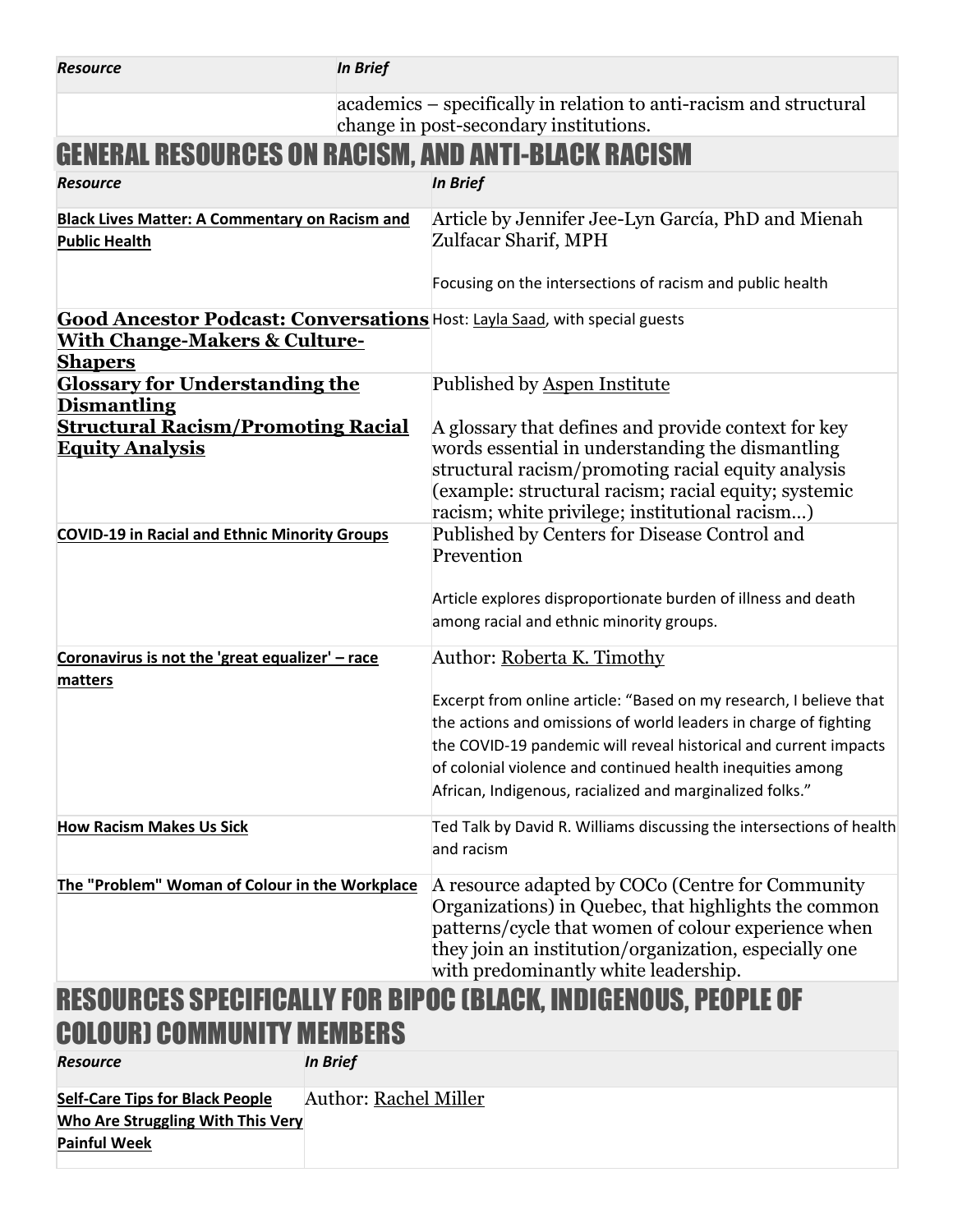| <b>Resource</b>                                                                     | <b>In Brief</b>                                                                                                                                                                                                                                |
|-------------------------------------------------------------------------------------|------------------------------------------------------------------------------------------------------------------------------------------------------------------------------------------------------------------------------------------------|
|                                                                                     | Excerpt from online article: "Amid all this suffering, it can be hard to believe Audre<br>Lorde when she said that caring for yourself is a form of self-preservation and, thus,<br>"an act of political warfare." But it is, and it matters." |
| <b>BIPOC Wellness Practitioners</b>                                                 | A database of wellness practitioners and fitness spaces founded by self-identified                                                                                                                                                             |
| Database For Kitchener-Waterloo                                                     | People of Colour.                                                                                                                                                                                                                              |
| <b>5 Black Mental Health Resources</b><br>to Fight the Harmful Effects of<br>Racism | Recommendations of podcasts and other online resources for black folks impacted<br>by racism                                                                                                                                                   |
| <b>BLM Meditation to Help People</b><br>Cope with the Tiring Cycle of               | Article and link to BLM Resource                                                                                                                                                                                                               |
| <b>Self-Care DIY</b>                                                                | Self Care Resource written by Kim Crosby, a black queer journalist on self-care                                                                                                                                                                |
| <b>Coping With Race-Related Stress</b>                                              | Resource for students of colour and how to cope with race related stress                                                                                                                                                                       |
| A Love Letter To My Black                                                           | Posted by Charisse Williams, Ph.D., Licensed Psychologist, Assistant Director/Training                                                                                                                                                         |
| <b>Community on Campus</b>                                                          | Director, University of Washington Counselling Centre. An open letter to Black<br>students on campus                                                                                                                                           |
| <b>Resources for BIPOC Students,</b>                                                | Resources for caring for mental health, specifically for BIPOC students who have                                                                                                                                                               |
| <b>University of Washington</b>                                                     | been directly or vicariously impacted by racial trauma                                                                                                                                                                                         |
| <b>Counselling Centre</b>                                                           |                                                                                                                                                                                                                                                |

## RESOURCES FOR WHITE ALLIES

| <b>Resource</b>                                                                                                                        | <b>In Brief</b>                                                                                                                                                                                                                                                                                                                                                                                                         |
|----------------------------------------------------------------------------------------------------------------------------------------|-------------------------------------------------------------------------------------------------------------------------------------------------------------------------------------------------------------------------------------------------------------------------------------------------------------------------------------------------------------------------------------------------------------------------|
| <b>Book:</b><br><b>White Fragility: Why It's So Hard for</b><br><b>White People to Talk About Racism</b><br><b>Reading Group Guide</b> | Author: Dr Robin DiAngelo; Foreword by: Michael Eric<br><b>Dyson</b>                                                                                                                                                                                                                                                                                                                                                    |
| Robin DiAngelo discusses 'White Fragility'                                                                                             |                                                                                                                                                                                                                                                                                                                                                                                                                         |
| <b>Book: Me and White Supremacy</b>                                                                                                    | Author: Layla Saad<br>Publisher notes: A 28-Day Challenge to Combat<br>Racism,<br>Change the World, and Become a Good Ancestor leads<br>readers through a journey of understanding their white<br>privilege and participation in white supremacy, so that<br>they can stop (often unconsciously) inflicting damage<br>on black, indigenous and people of color, and in turn,<br>help other white people do better, too. |
| For Our White Friends Desiring to Be Allies                                                                                            | <b>Author: Courtney Ariel</b><br>Six things allies can do to be stronger in their work                                                                                                                                                                                                                                                                                                                                  |
| 'Scaffolding Anti-Racism'                                                                                                              | A google document created by Anna Stamborski, Nikki<br>Zimmermann, and Bailie Gregory, for white allies with                                                                                                                                                                                                                                                                                                            |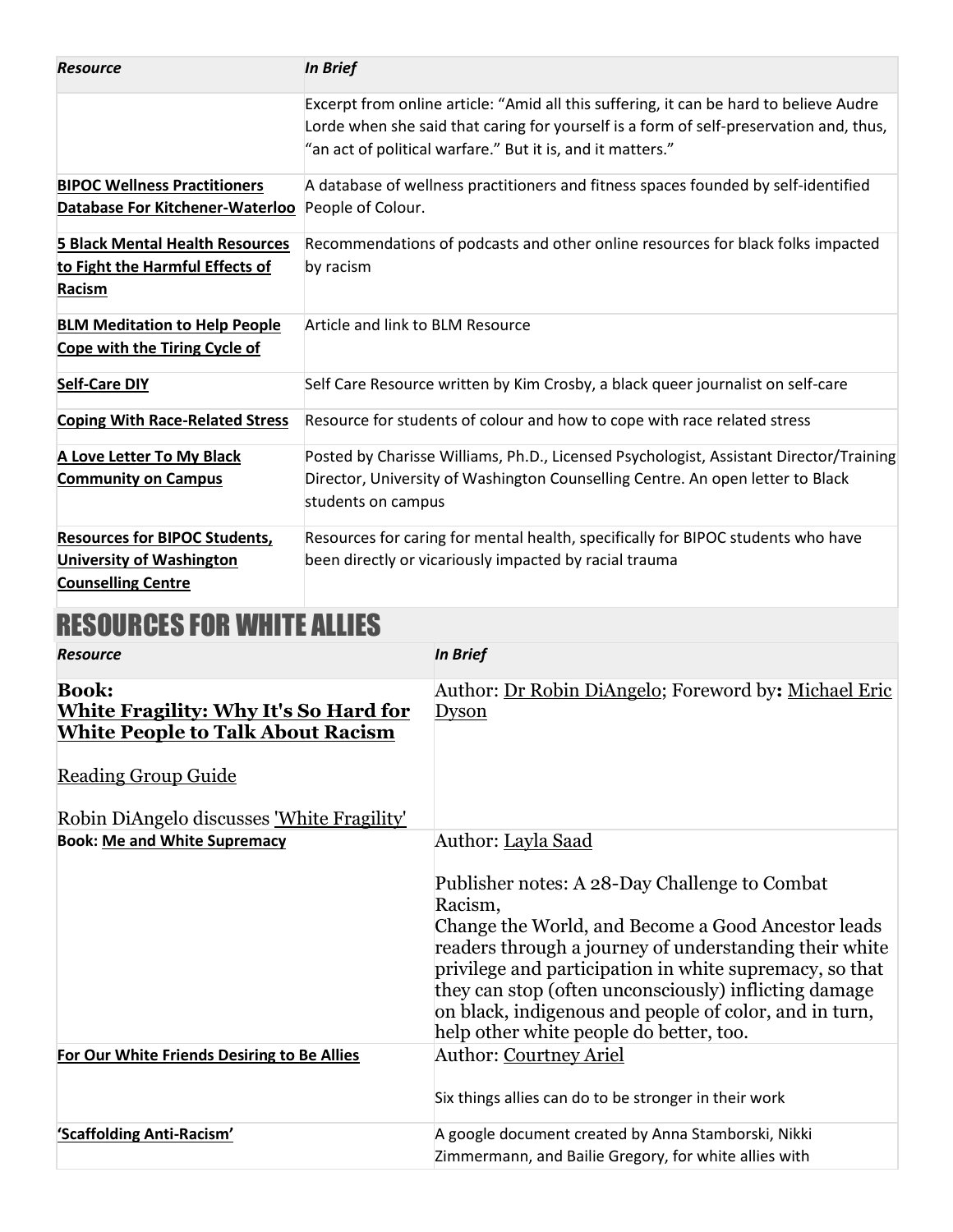| <b>Resource</b>                                                                                                             |                                                                                                                                                                                                                                                                                                                                      | <b>In Brief</b>                                                                                                                                           |
|-----------------------------------------------------------------------------------------------------------------------------|--------------------------------------------------------------------------------------------------------------------------------------------------------------------------------------------------------------------------------------------------------------------------------------------------------------------------------------|-----------------------------------------------------------------------------------------------------------------------------------------------------------|
|                                                                                                                             |                                                                                                                                                                                                                                                                                                                                      | staged resources and suggestions depending on your stage of<br>development                                                                                |
| <b>Deconstructing White Privilege</b>                                                                                       |                                                                                                                                                                                                                                                                                                                                      | Video Presenter: Dr Robin D'Angelo                                                                                                                        |
| <b>What White Colleagues Need to Understand</b>                                                                             |                                                                                                                                                                                                                                                                                                                                      | Article by Clarice Brazas and Charlie Mcgeehan, that speaks to the<br>experiences of educators of colour                                                  |
| 75 Things White People Can Do for Racial Justice                                                                            |                                                                                                                                                                                                                                                                                                                                      | Article by Corinne Shutack with some suggestions around<br>engaging with anti-racism for white people.                                                    |
| Confronting racism is not about the needs and<br>feelings of white people                                                   |                                                                                                                                                                                                                                                                                                                                      | Article by lieoma Oluo about the ways that white people take up<br>space in discussions on race, and the impacts of that on educators<br>of colour.       |
| <b>White People: This is How to Check</b><br><u> Your Privilege When Asking People of</u><br><b>Colour for Their Labour</b> |                                                                                                                                                                                                                                                                                                                                      | Article by Sophia Stephens focused on how and when to<br>ask BIPOC folks for their labour, and how not to.                                                |
| Teaching While White, White People Leading DEI<br><b>Work</b>                                                               |                                                                                                                                                                                                                                                                                                                                      | Article by Ryan Williams-Virden on the role that white<br>people have in anti-racism and equity.                                                          |
| When Feminism is White Supremacy in Heels                                                                                   |                                                                                                                                                                                                                                                                                                                                      | Rachel Cargle unpacks the ways in which "from tone"<br>policing to whitesplaining, the liberal white women's<br>feminism is more toxic than they realize" |
| RESOURCES TO WORK TOWARD ANTI-RACISM                                                                                        |                                                                                                                                                                                                                                                                                                                                      |                                                                                                                                                           |
| <b>Resource</b>                                                                                                             | <b>In Brief</b>                                                                                                                                                                                                                                                                                                                      |                                                                                                                                                           |
|                                                                                                                             |                                                                                                                                                                                                                                                                                                                                      | Black Lives Matter - Various Resources   Include mental health resources, BIPOC resources, etc.                                                           |
| <b>Talking About Race from National</b><br><b>Museum of African American History &amp;</b><br><b>Culture</b>                |                                                                                                                                                                                                                                                                                                                                      | Collection of resources, tools and guidance on talking about race and racism                                                                              |
| So You Want to Talk About Race                                                                                              | Author: Ijeoma Oluo                                                                                                                                                                                                                                                                                                                  |                                                                                                                                                           |
|                                                                                                                             | Publisher notes: I jeoma Oluo guides readers of all races<br>through subjects ranging from intersectionality and affirmative<br>action to "model minorities" in an attempt to make the seemingly<br>impossible possible: honest conversations about race and racism,<br>and how they infect almost every aspect of American<br>life. |                                                                                                                                                           |
| <b>Building the anti-racist university: next</b>                                                                            | Article discussing anti-racist higher education institutions and how to address<br>institutional racism                                                                                                                                                                                                                              |                                                                                                                                                           |
| <b>steps</b>                                                                                                                |                                                                                                                                                                                                                                                                                                                                      |                                                                                                                                                           |
| <b>Anti-Racism Guide from Western</b>                                                                                       |                                                                                                                                                                                                                                                                                                                                      | Definitions of racism, anti-racism, white supremacy, a<br>collection of resources for anti-racist allies and people of colour                             |
| <b>Carolina University</b>                                                                                                  |                                                                                                                                                                                                                                                                                                                                      |                                                                                                                                                           |
| <b>Navigating race in Canadian</b><br>workplaces: A toolkit for<br>diversity and inclusion<br><b>practitioners</b>          |                                                                                                                                                                                                                                                                                                                                      | Published by Canadian Centre for Diversity and Inclusion                                                                                                  |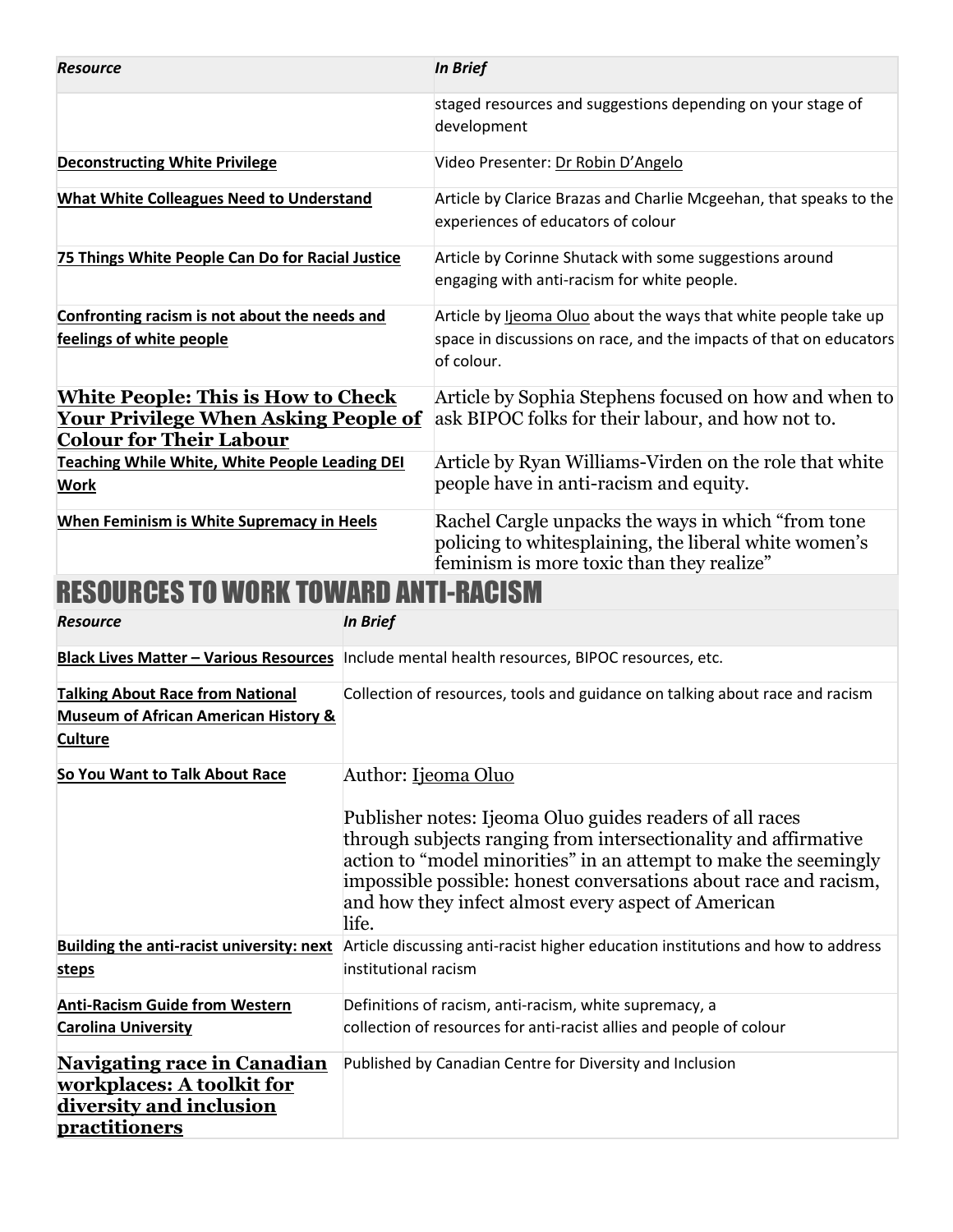| <b>Resource</b>                                                    | <b>In Brief</b>                                                                                                                                                                                                                                        |  |
|--------------------------------------------------------------------|--------------------------------------------------------------------------------------------------------------------------------------------------------------------------------------------------------------------------------------------------------|--|
| <b>How to Deconstruct Racism, One</b><br><b>Headline at a Time</b> | Ted Talk Video Presenter: Baratunde Thurston                                                                                                                                                                                                           |  |
|                                                                    | Baratunde Thurston explores the phenomenon of white                                                                                                                                                                                                    |  |
|                                                                    | Americans calling the police on black Americans who                                                                                                                                                                                                    |  |
|                                                                    | have committed the crimes of  eating, walking or                                                                                                                                                                                                       |  |
|                                                                    | generally "living while black." In this profound, thought-provoking and often                                                                                                                                                                          |  |
|                                                                    | hilarious talk, he reveals the power of language to change stories of trauma                                                                                                                                                                           |  |
|                                                                    | into stories of healing -- while challenging us all to level up.                                                                                                                                                                                       |  |
|                                                                    | We Must Step up for Black People Right Author: Sheree Atcheson, Forbes Magazine                                                                                                                                                                        |  |
| <b>Now</b>                                                         |                                                                                                                                                                                                                                                        |  |
|                                                                    | Ways to show up for Black folks right now                                                                                                                                                                                                              |  |
| <b>The Anti-Racist Reading List</b>                                | List curated by Ibram X. Kendi, Director of the Antiracist Research<br>and Policy Center at American University, author of How to Be an<br>Anti-Racist                                                                                                 |  |
| <b>How To Be An Anti-Racist</b>                                    | Book by Ibram X. Kendi. From the description: "Instead of<br>working with the policies and system we have in place, Kendi asks<br>us to think about what an antiracist society might look like, and<br>how we can play an active role in building it." |  |

#### GENERAL RESOURCES TO SUPPORT AND AMPLIFY THE WORK OF BLACK AUTHORS, DOCUMENTARIANS AND ARTISTS

| <b>Resource</b>                                                                   | <b>In Brief</b>                                                                                                                                                                                                                                                                                                         |
|-----------------------------------------------------------------------------------|-------------------------------------------------------------------------------------------------------------------------------------------------------------------------------------------------------------------------------------------------------------------------------------------------------------------------|
| <b>As Long as We Have</b><br><b>Breath in Our Bodies</b><br>- Essay<br>- Book     | Author: Imani Perry (Twitter: @imaniperry)<br>Publisher's comments (for book): Explores the terror,<br>grace, and beauty of coming of age as a Black person in contemporary<br>America and what it means to parent our<br>children in a persistently unjust world.                                                      |
| 31 Black Canadian Female<br><b>Playwrights You Need to Know</b>                   | Curated by Amanda Parris                                                                                                                                                                                                                                                                                                |
| <b>Here We Are Here: Black</b><br><b>Canadian Contemporary Art</b>                | This exhibition at the Royal Ontario Museum is now closed, but the artists are still<br>featured. Explore and support their works independently.                                                                                                                                                                        |
| <b>Black Visual Artists in Canada</b>                                             | Published by Black in Canada                                                                                                                                                                                                                                                                                            |
| 13th<br>Trailer<br><b>Full Documentary</b>                                        | A documentary by filmmaker Ava DuVernay, that explores the racist history and<br>causes of disproportionate incarceration rates for Black Americans                                                                                                                                                                     |
| <b>Cineplex 45 Movies by Black</b><br><b>Creators Free to Stream in</b><br>Canada | For a <b>limited time</b> Cineplex is offering free download of these films,<br>and paying the royalty fees. From the Cineplex website: "This collection"<br>of important films was curated to elevate Black stories, artists and<br>filmmakers and spark discussion. These films are available to view at no<br>cost." |
| <u>Nîpawistamâsowin: We</u><br><b>Will Stand Up</b>                               | Canadian documentary directed by Tasha Hubbard. From the<br>description: "the film centers on the 2016 death of Colten Boushie, and<br>depicts his family's struggle to attain justice after the controversial<br>acquittal of Boushie's killer"                                                                        |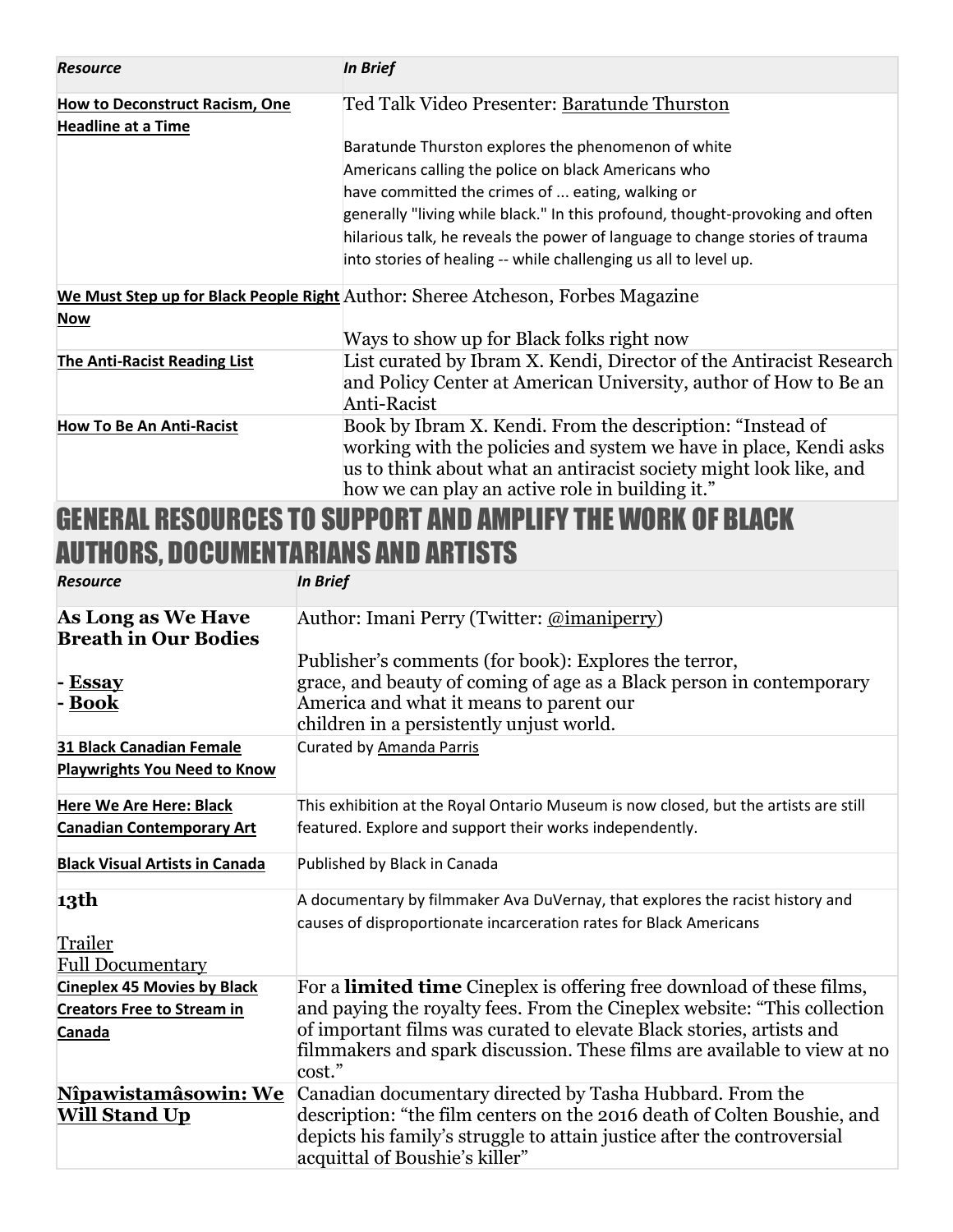## GENERAL RESOURCES FOR FAMILIES WITH CHILDREN & YOUNG ADULTS

| <b>Resource</b>                                                                                  | <b>In Brief</b>                                                                                                                                                                                                                                                                           |
|--------------------------------------------------------------------------------------------------|-------------------------------------------------------------------------------------------------------------------------------------------------------------------------------------------------------------------------------------------------------------------------------------------|
| Your Kids Aren't Too Young to Talk About Race                                                    | Collection of resources, curated by Katrina Michie, with<br>guidance on talking to children about racism                                                                                                                                                                                  |
|                                                                                                  |                                                                                                                                                                                                                                                                                           |
| 5 Black Children's Authors and<br><b>Illustrators You Should Know</b>                            | Collection curated by Licia Bobesha                                                                                                                                                                                                                                                       |
| <b>GrassROOTS Community</b><br><b>Foundation: 1000 Black Girl Books</b><br><b>Resource Guide</b> | This resource guide was created in direct response to the multiple<br>requests made by educators, parents and students, and features<br>Black girls as the main characters.                                                                                                               |
| <b>NPR K-12 Reading List</b>                                                                     | Notes from the curator: These books tackle themes like<br>international adoption, biracial families and cultural history,<br>to name a few. Not all of the authors are minorities, but every book<br>features a protagonist of colour that children can point to and say,<br>"That's me!" |
| <b>Black Lives Matter at School</b>                                                              | Aimed at educators, but provides lesson plans and suggestions for<br>kids K-12                                                                                                                                                                                                            |